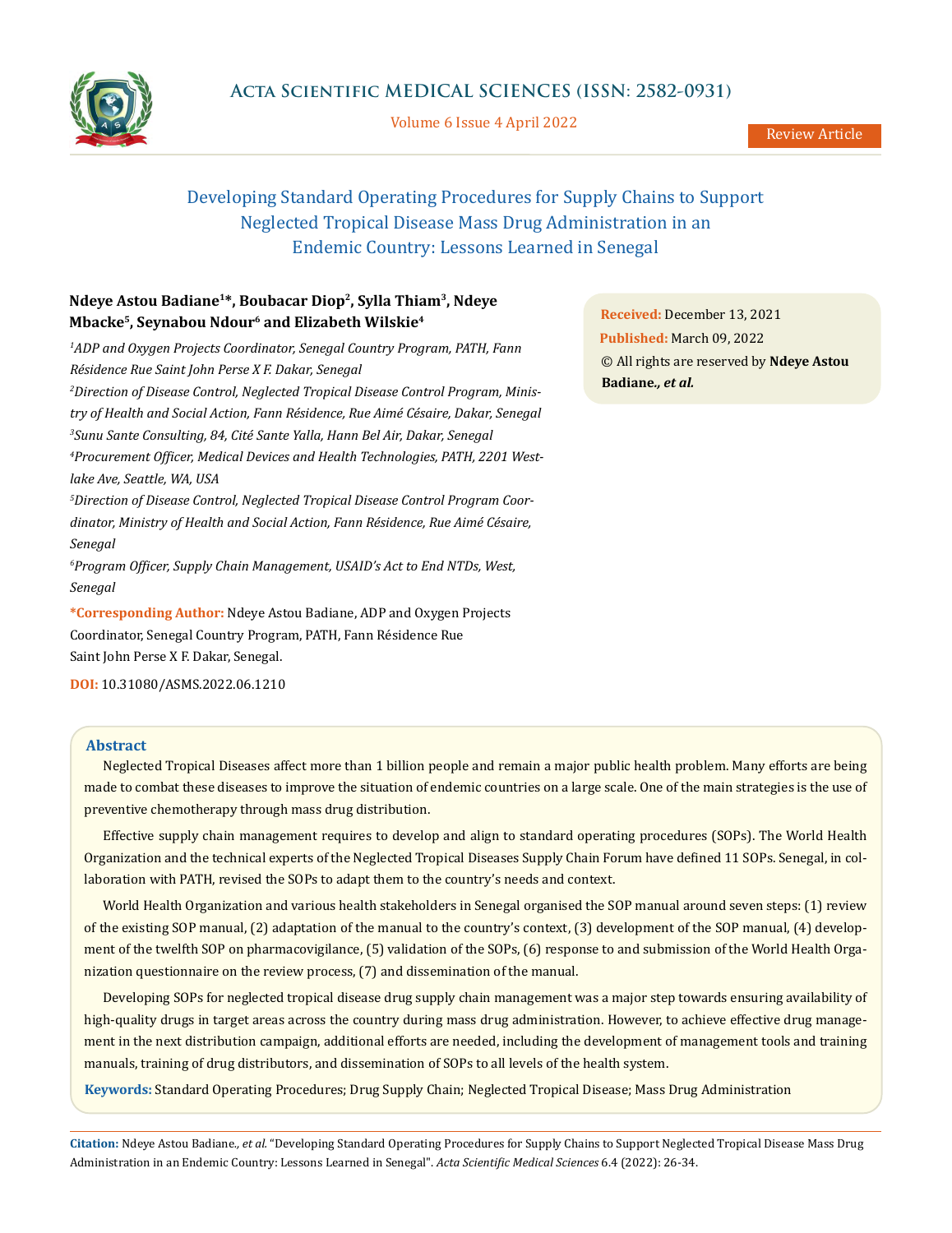### **Abbreviations**

PATH: International Non-Governmental Organization **-** Global Nonprofit Improving Public Health; MDA: Mass Drug Administration; NTDs: Neglected Tropical Diseases; SOPs: Standard Operating Procedures; WHO: World Health Organization

#### **Introduction**

Neglected tropical diseases (NTDs) are a diverse group of 20 major disease groups that are mainly prevalent in tropical areas, where they mostly affect impoverished communities and disproportionately affect women and children. In Senegal there are different types of NTD bacterial diseases like schistosomiasis, lymphatic filariasis, onchocerciasis, and helminthiasis that can be found in 47 health districts. These diseases cause devastating health, social and economic consequences to more than one billion people. The epidemiology of NTDs is complex and often related to environmental conditions. Many of them are vector-borne, have animal reservoirs and are associated with complex life cycles. All these factors make their public-health control challenging.

WHO estimates that over 1.7 billion of the world's population should be targeted by prevention and treatment activities for at least one of these diseases, every year.

In addition to significant mortality and morbidity - approximately 200,000 deaths and 19 million disability adjusted life years (DALYs) lost annually, NTDs cost developing communities the equivalent of billions of United States dollars each year in direct health costs, loss of productivity and reduced socioeconomic and educational attainment. They are also responsible for other consequences such as disability, stigmatization, social exclusion and discrimination and place considerable financial strain on patients and their families.

In spite of this, NTDs have historically ranked very low and almost absent from the global health policy agenda – only to gain recognition in 2015 with the Sustainable Development Goals (SDG target 3.3). SDG3 can therefore be achieved only if the NTD goals are met but, because interventions to tackle NTDs are widely crosssectoral, increasing their global prioritization can in fact catalyze progress to achieve all SDGs.

Chemoprevention through mass drug distribution is one of the strategies to combat NTDs.

In collaboration with Ministry of health, Access and delivery partnership (ADP) and PATH supported the development of standard operating procedures to improve management of NTDs drugs use for chemoprevention. Indeed, an efficient drugs supply chain is crucial to support a quality Neglected Tropical Disease Mass Drug Administration. The manual was elaborated in an inclusive manner and involved participants from central level as well operational level including direction of disease control, national drug control laboratory, health workers from regional and health districts as well as partners supporting the fight against NTDs in Senegal.

In the perspective to reinforce drug supply chain, we are currently finalising management tools and training manuals on these SOPs. ADP and PATH, a global non-governmental organization specialized in public health, are also supporting dissemination throughout the pyramid and regular revision of these SOPs which are essential to update SOPs and maintain quality of mass drug campaign.

#### **Key findings**

- Using an inclusive and participatory approach, the Senegalese national neglected tropical diseases (NTDs) control program has developed a new standard operating procedure (SOP) manual for NTD supply chain management during mass campaign adapted to the country's needs thanks to the support of Partners, and the participation of technical experts from various levels of the Senegal Ministry of Health and Social Action.
- The planning of key steps was based on the process commonly used for the development and validation of policy and strategy documents within the Ministry of Health.
- The process is yet to be completed with the development of training manuals, training of stakeholders, and dissemination of SOPs at all levels of the health system to foster its use during the next campaign in 2021.

#### **Key implications**

The 11 World Health Organization (WHO) procedures for NTD supply chain management are a useful reference document and a guide for endemic countries to develop an adapted version of SOPs in a short period of time.

**Citation:** Ndeye Astou Badiane*., et al.* "Developing Standard Operating Procedures for Supply Chains to Support Neglected Tropical Disease Mass Drug Administration in an Endemic Country: Lessons Learned in Senegal". *Acta Scientific Medical Sciences* 6.4 (2022): 26-34.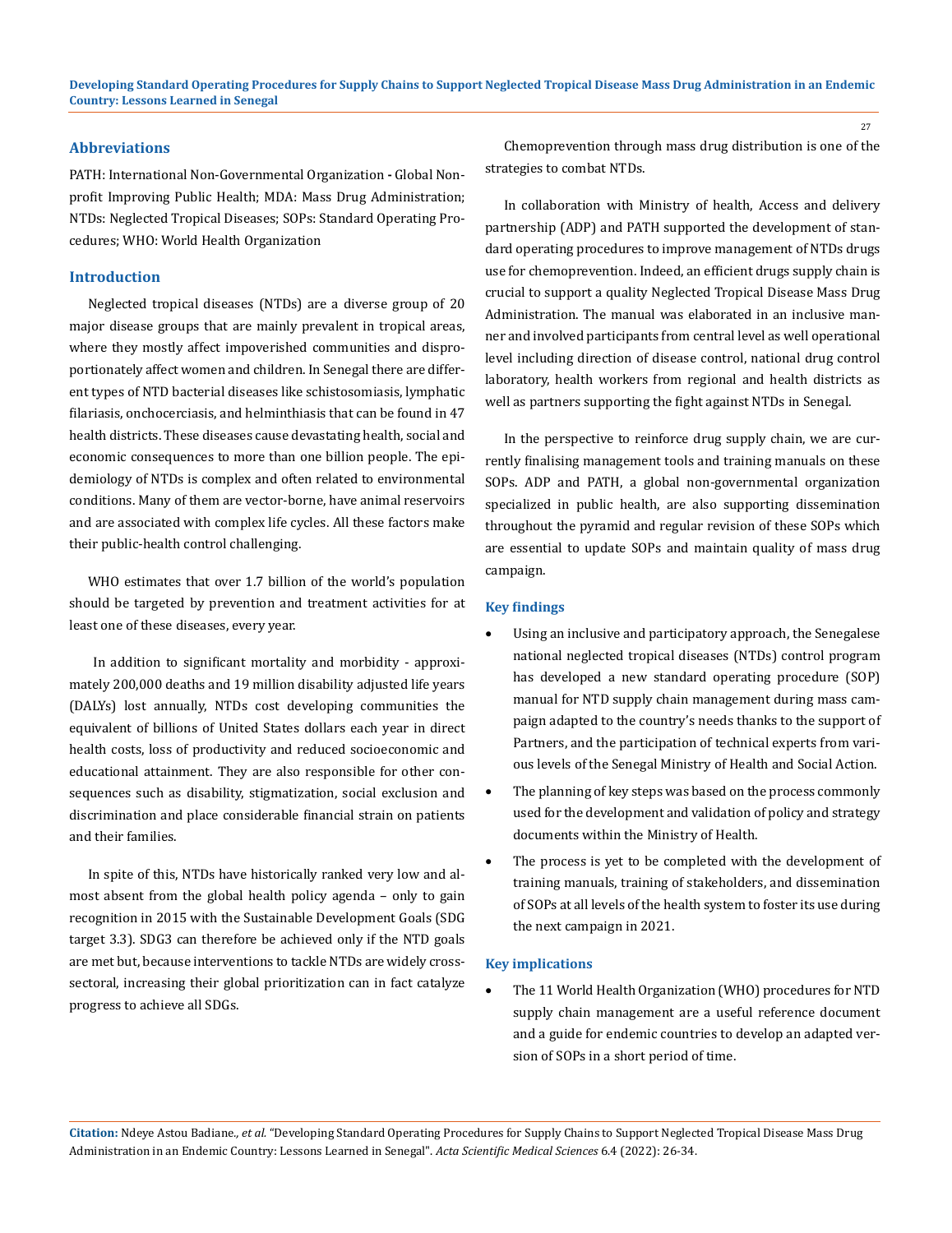- The development of SOPs enabled the design of solutions adapted to the specific context of the supply chain system.
- Program managers should ensure that the SOPs are well disseminated and the users trained to foster full uptake and use during the campaign.
- Regular revisions and updates of SOPs are required based on the lessons learned after each campaign.
- In the future, stakeholders may consider including SOPs for drug distributors to cover all the actors involved in the process of mass NTD campaign.

#### **Background**

WHO prioritizes 20 diseases affecting more than 2.7 billion people in 149 countries as NTDs  $[1]$ . NTDs are included in the Sustainable Development Goals and proliferate in low- and middle-income countries where people have little or no access to adequate health care, clean water, sanitation, housing, education, and information. NTDs have a huge economic impact on countries where they are prevalent because they cause visual and physical impairment.

These diseases have the particularity to be brought to broad control, elimination, or eradication by delivering one or more of the five interventions recommended by WHO. The interventions are: (1) preventive chemotherapy; (2) case management and rehabilitation; (3) vector and intermediate host control; (4) veterinary public health; and  $(5)$  safe water, sanitation, and hygiene  $[2]$ .

In 2012, a declaration was signed in London to reinforce commitments for control and elimination by 2020 [3]. In 2018, African leaders added NTDs to the African Leaders Malaria Alliance's annual scorecard, recognizing them as a priority at the same level as malaria. WHO's 2020 roadmap on NTDs had a target to control or eliminate at least ten NTDs through sustaining, extending, and expanding drug access programs. More recently, in its 2021–2030 roadmap, WHO identified, access, logistic, and integration as the main problems to address for achieving a successful NTDs campaign [4].

One of the main strategies for achieving NTD elimination or control is the mass drug administration (MDA), specifically for lymphatic filariasis, onchocerciasis, trachoma, soil-transmitted helminths, and schistosomiasis  $[5]$ . MDA clearly plays an essential role in community-based interventions to address the burden of NTDs.

With support from six pharmaceutical companies, WHO facilitates large-scale donations of medicines for preventive chemotherapy for several NTDs. At the beginning of such support, each donation program had its own independent supply chain process, which was not optimal for timely availability and use of donated drugs. The NTD Supply Chain Forum, a public-private partnership, was established in 2012 to serve as a platform for engagement for NTD supply chain experts from WHO, pharmaceutical companies, nongovernmental organizations, ministries of health, logistic providers, and donor organizations, with the aim of increasing access to drugs and saving cost  $[6]$ .

More recently a centralized information system (NTD deliver) was set up to give information from initial purchase order to delivery of the drug. This improved the timely delivery of drugs by 37% between 2018 and 2019 [7].

To date, more than 20 billion drugs have been donated to tackle NTDs. Recipient countries have a duty to properly manage and use drugs in an ethical way. This implies accurate capacities in supply chain management of NTD drugs, which is still an issue in many countries where targeted diseases are still prevalent.

In the area of NTD control and elimination, where affected countries need to distribute massive quantities of preventive and curative medicines to large segments of the population, poor management of the drug supply chain can present health risks for both humans and the environment.

Effective management of the NTD supply chain directly impacts the costs and effectiveness of national NTDs programs [8]. Assuring permanent availability of medicines for each MDA campaign can be challenging in low-resource settings if national control programs are not able to ensure timely delivery of adequate quantities of drugs to the communities and individuals that need them.

At the July 2018 Kigali NTD program managers meeting and during joint supply chain technical assistance missions in selected countries in the Africa region, the need for NTD-specific supply chain reference guidelines and SOPs to strengthen supply chain managers' skills in efficient management and rational use of donated medicines was identified.

Indeed, the focus on increasing production and donations to cover country programs needs should not overshadow the im-

**Citation:** Ndeye Astou Badiane*., et al.* "Developing Standard Operating Procedures for Supply Chains to Support Neglected Tropical Disease Mass Drug Administration in an Endemic Country: Lessons Learned in Senegal". *Acta Scientific Medical Sciences* 6.4 (2022): 26-34.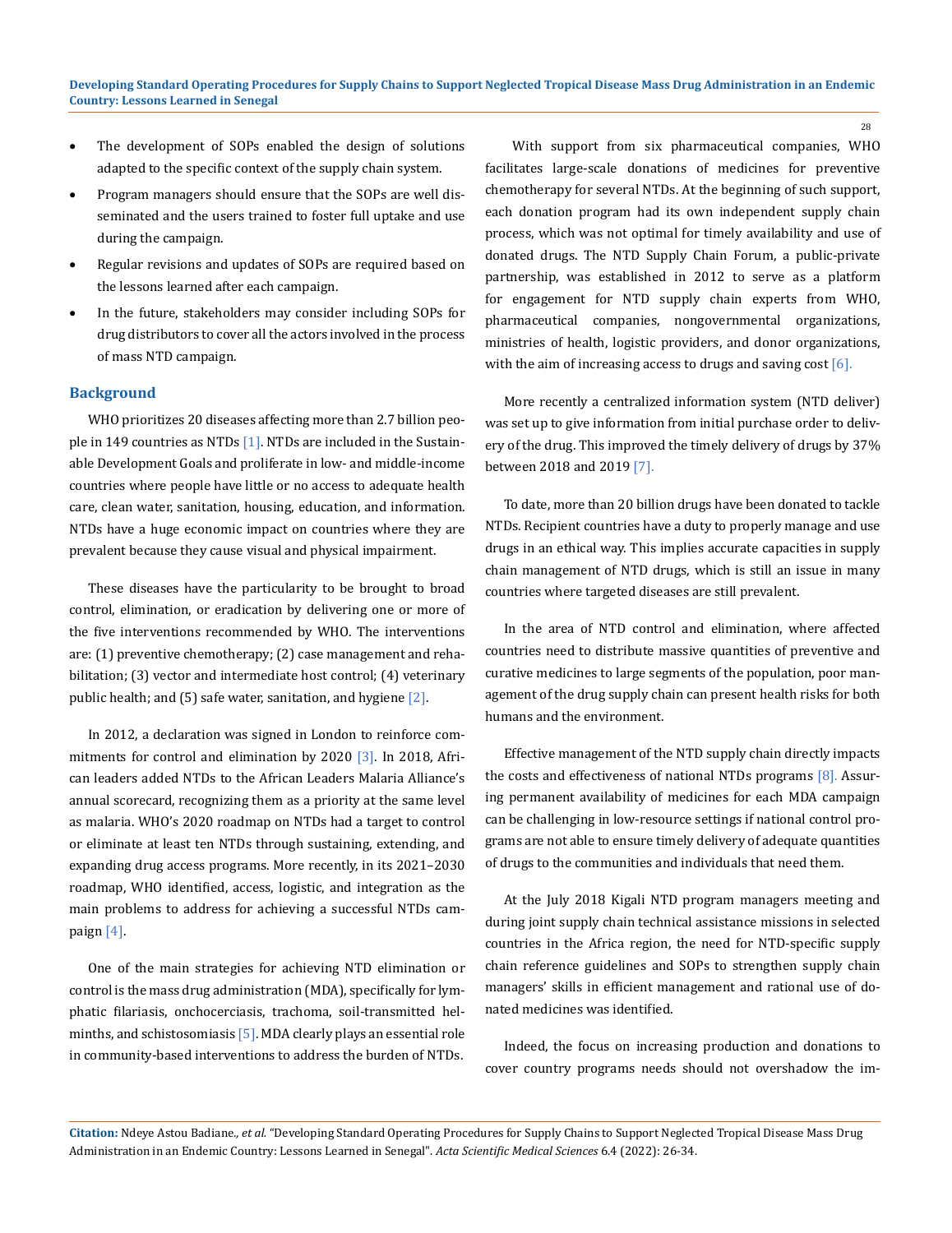provement of how NTD drugs are managed once delivered to countries. This calls for a strong country supply chain management system with good procedures developed by well-trained and experienced supply chain actors to ensure that high-quality drugs are received and distributed in an optimal way, up to the last mile, and on time. These procedures must be consistent with generally accepted standards for health product management, such as first in first out control, while helping to improve supply chain and drug management procedures to meet higher standards of transparency and accountability.

Researchers also observed that standard procedures used for routine public health products are often not applied to NTD drugs; in some countries, NTD drugs are not stored on pallets and stock cards are not used to track the inventory. SOPs for the management of routine delivery of health commodities are generally available to ministries of health pharmacists; however, these SOPs do not include specific procedures to manage MDA campaign and staff do not receive adequate training [9].

To strengthen the capacity of NTD supply chain managers, WHO and technical experts from the NTD Supply Chain Forum have developed a set of SOPs, targeting 11 key areas of concern comprising the WHO Global Donation Program life cycle, the common drug application, waste management, management of unused and expired medicines, and quantification and forecasting of needs for the next supply for medicines.

 Recently with the support of PATH, Senegal has, under the Access and Delivery Partnership project, established reference guidelines on the supply chain specific to NTDs and SOPs to strengthen the skills of supply chain managers at all levels for efficient management and rationale use of donated drugs for preventive chemotherapy. Development of the process was carefully planned and all stakeholders intervening on NTDs drug supply chain management were involved. This article describes the process and the lessons learned.

### **Standard operating procedures development process**

SOPs are written instructions that detail all of the steps involved in a procedure or process. They provide a description of regular tasks to ensure that operations are conducted correctly and consistently. SOPs are part of the best practices established by WHO for the management of public health events.

Steps to develop and implement SOPs include: (1) identifying the required steps to complete the process; (2) developing the first draft of the procedure with a detailed list of the steps in the order that they are done, (3) conducting an internal review to get input from workers who will perform the procedure and revise the procedure as necessary; (4) holding an external review involving all stakeholders and partners and revising the procedure as necessary; (5) testing the procedure by doing each step exactly as it says; (6) posting a final draft of the procedure in the workplace; and (7) training users to carefully follow the procedure [10,11].

The process of developing the SOPs for NTDs supply chain management in Senegal followed seven steps.

## **Workshop with national NTDs control program and stakeholders to review the SOPs manual for the management of medicines against NTDs**

This meeting held in June 2020 by WHO Regional Office for Africa brought together ministries of health staff (e.g., NTD program managers, pharmacy and drug authority staff, central and regional supply chain specialists) WHO staff, country implementing partners, and NTD Supply Chain Forum partners. The objective of this webinar was to provide technical guidance to countries to conduct the review of SOPs; to ensure that countries inputs are considered and that end users have fully participated in the review process; and to develop a timeline for monitoring the review, the validation, and implementation process to ensure that SOPs meet country needs and address current NTD supply chain challenges. The meeting provided an opportunity to (1) inform how to proceed with the SOPs review, (2) share the SOPs and the response form, (3) provide additional information requested by countries, and (4) forward the revised package to the country.

## **Planning for the adaptation of the manual to the country context**

Under the facilitation of WHO, preparatory meetings were held in August 2020 at the Ministry of Health to define the approach and steps of the process through a validated action plan. To this end, a select committee was set up and a consultant recruited to support and guide the process. These meetings, which brought together members of NTD control program and partners, reviewed, and validated the consultant's roadmap describing the methods and the main steps of the process.

**Citation:** Ndeye Astou Badiane*., et al.* "Developing Standard Operating Procedures for Supply Chains to Support Neglected Tropical Disease Mass Drug Administration in an Endemic Country: Lessons Learned in Senegal". *Acta Scientific Medical Sciences* 6.4 (2022): 26-34.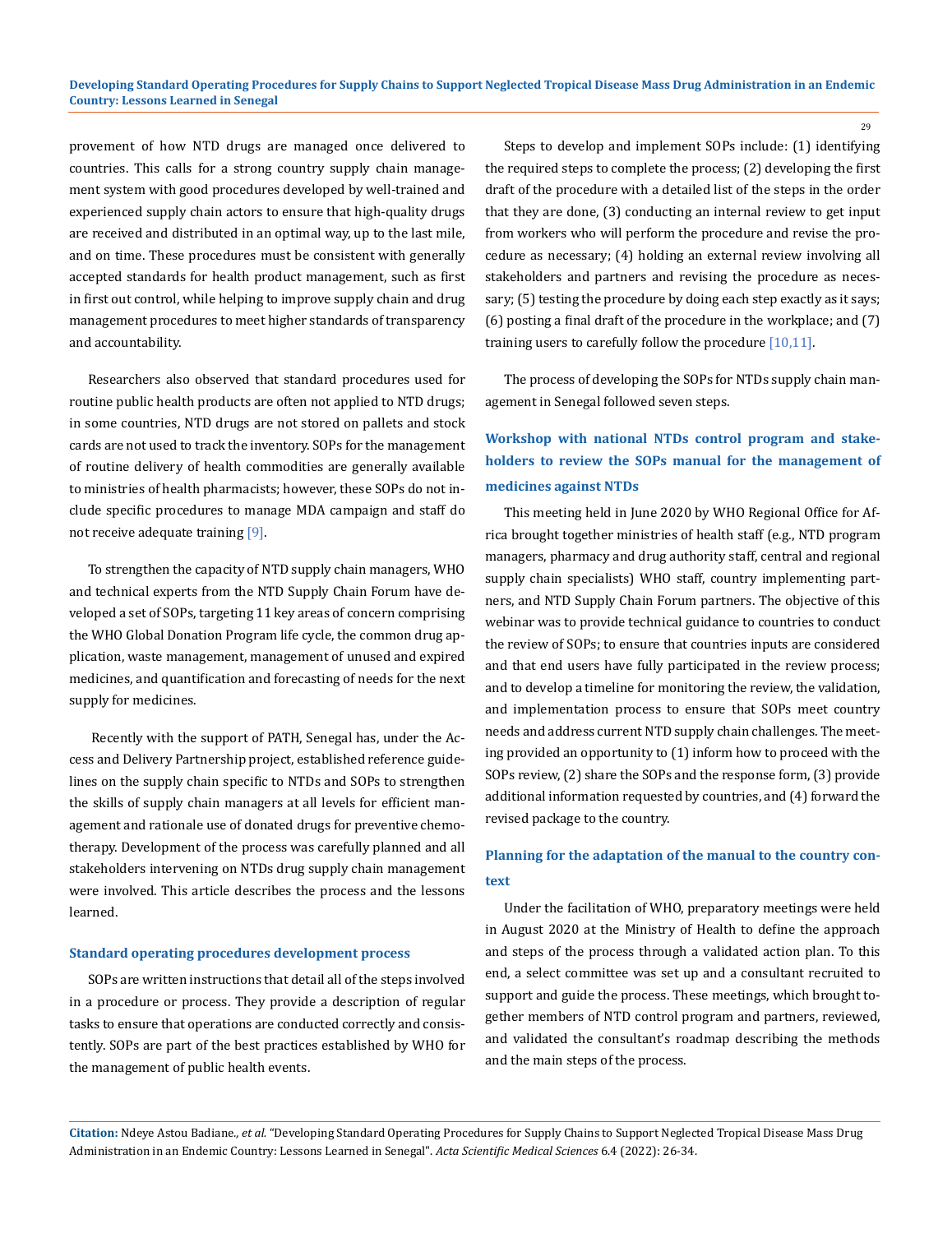#### **Supply chain SOPs development workshop**

In August 2020, the National NTD Control Program organized a workshop in collaboration with the Access and Delivery Partnership project. The main objectives of this workshop were to: (1) discuss challenges related to the management of NTD drugs during mass drug administration campaigns and (2) revise the 11 SOPs for NTD drug management.

Based on the WHO SOPs to be contextualized according to the country, the SOPs were revised through: (1) plenary sessions to identify the critical points to be considered and (2) group work to revise the 11 procedures. The approach was inclusive and participatory with participants from all levels of the health system: members of the NTD control program, representatives of the national drug store (both from central and regional level), the Directorate of Pharmacy and Medicines, National Drug Control Laboratory, the Anti-Poison Center, medical regions, health districts, and program partners.

The main recommendation of the workshop was to develop a twelfth procedure on pharmacovigilance to complement the national manual given its crucial role in drug management as well as in the health care system.

#### **Workshop to develop the twelfth SOP on pharmacovigilance**

This workshop was held in January 2021 at the Ministry of Health headquarters and was attended by representatives of the Directorate of Pharmacy and Medicine, the national pharmacy, the National Drug Control Laboratory, the Anti-Poison Center and members of the national NTD control program as well as partners. With reference to the national pharmacovigilance system, the workshop developed specific SOPs and tools using documents review, plenary sessions, and work groups.

#### **SOPs validation workshop**

The validation workshop was organized in January 2021 by the NTD program in collaboration with PATH and the Access and Delivery Partnership project. The main objective was to validate the SOPs manual including pharmacovigilance to be adopted by Senegal. The methodology used a guided reading of the 12 proposed procedures during working sessions to adapt and validate the content of each procedure. The same participants that were involved in the development workshop (step 3) were invited to review and validate the final manual of standard operating procedures.

## **Response to and submission of the WHO questionnaire on the review process**

WHO designed a review process evaluation questionnaire in which the country was asked to provide feedback on the form, format, layout, and content of each procedure under review at the end of the process. The questionnaire included a series of 11 standard questions for each of the areas proposed by WHO.

- Could your NTD program use SOPs for this type of activity?
- Does these SOPs provide a starting point for adaptation to your country context or needs? Please comment on your answers above.
- Does your program currently follow this or a similar procedure for this activity? Please answer Yes/No.
- If YES, please provide details on the major differences we should consider improving these SOP.
- If NO, please provide details on what your program does instead in this activity area.
- What elements or steps did you find useful in these SOPs?
- What elements or steps could be clarified or reinforced in these SOPs?
- Are there additional tools or forms needed to effectively use these SOPs in your country?
- What are the challenges to using these or others SOPs effectively for this activity?
- Are there specific reference areas in these SOPs for comment?
- Are you more or less likely to adapt and use these SOPs?

This evaluation facilitated the country to better adapt its procedures and for WHO to update its guidelines.

### **Dissemination of the manual**

SOPs manual have already been printed in hard copies. Currently, plans are in place to develop a related training guide for personnel on how to use the various tools included in the manual. The NTD program plans to disseminate the SOPs and training stakeholders during 2021 MDA campaign.

#### **The new operational manual of procedures**

The new SOPs cover a total of 12 operational areas, including drugs quantification, transportation, delivery, storage, waste man-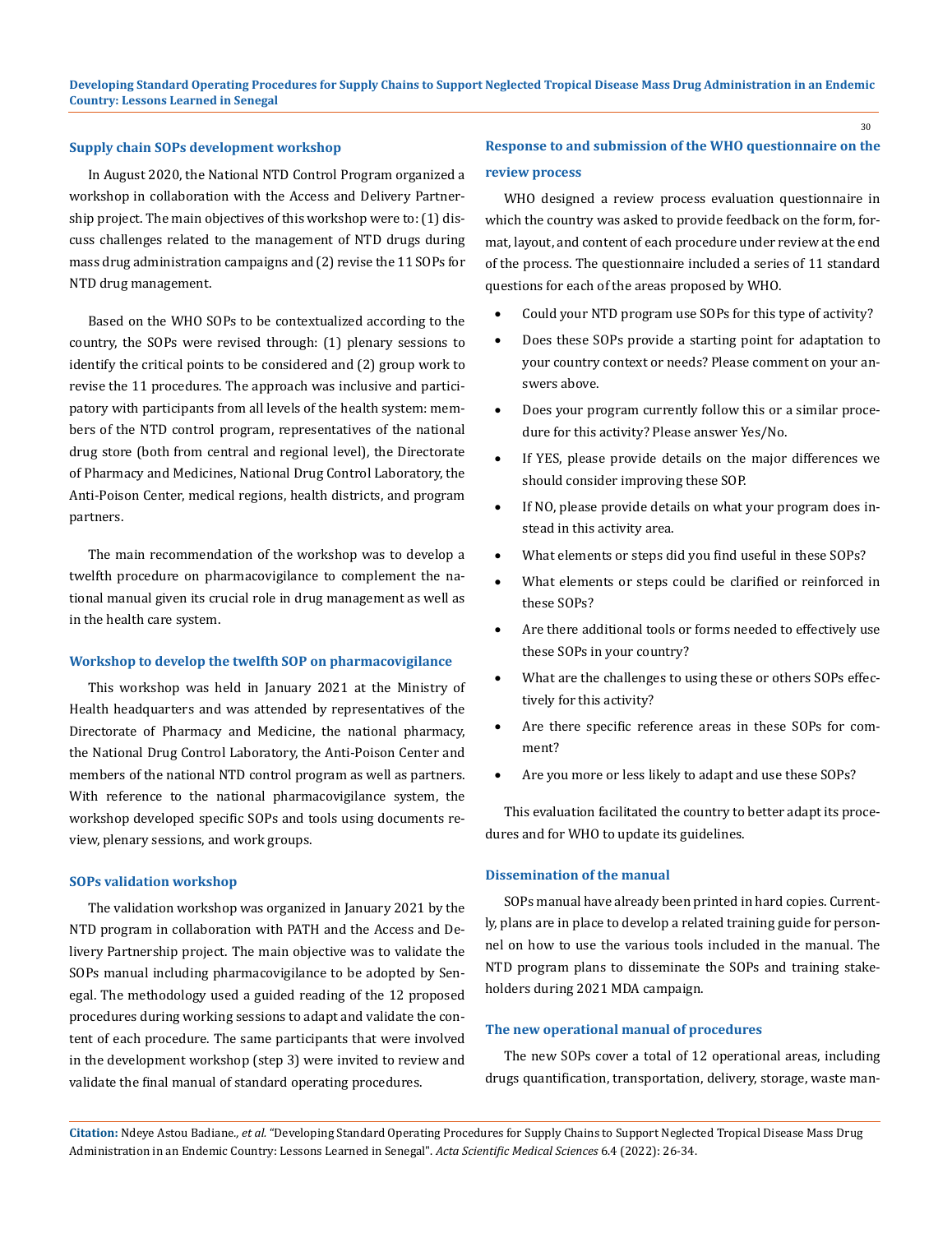### **Developing Standard Operating Procedures for Supply Chains to Support Neglected Tropical Disease Mass Drug Administration in an Endemic Country: Lessons Learned in Senegal**

agement, and pharmacovigilance. For each step, required actions, responsibilities, operating modes, and timelines are specified.

Table 1 summarizes the operational manual with the 12 areas of interest with key steps and the respective responsible and periods of implementation.

|              | <b>Areas</b> | <b>Main steps</b> | <b>Responsibles</b> | <b>Period</b> |
|--------------|--------------|-------------------|---------------------|---------------|
| $\mathbf{1}$ | Submitting   | Common drug       | <b>NTDs</b>         | 10 to 11      |
|              | common       | review process    | program             | months        |
|              | drug         | Drafting the      | coordinator         | prior to      |
|              | request      | treatment         |                     | the MDA       |
|              | forms        | report            |                     | campaign      |
|              |              | Drafting the      |                     |               |
|              |              | epidemiologi-     |                     |               |
|              |              | cal data report   |                     |               |
|              |              | Developing the    |                     |               |
|              |              | annual work       |                     |               |
|              |              | plan              |                     |               |
|              |              | Validating drug   |                     |               |
|              |              | request forms     |                     |               |
|              |              | Submitting the    |                     |               |
|              |              | form through      |                     |               |
|              |              | the WHO ES-       |                     |               |
|              |              | PEN portal        |                     |               |
|              |              | Following         |                     |               |
|              |              | up the drug       |                     |               |
|              |              | request           |                     |               |
| 2            | Shipping     | Release of the    | <b>NTDs</b>         | 4 months      |
|              | notification | shipping notice   | program             | prior to      |
|              | and green    | Anticipated       | <b>WHO</b>          | the MDA       |
|              | light        | preparation       | Donor               | campaign      |
|              |              | for customs       |                     |               |
|              |              | clearance and     |                     |               |
|              |              | removal of        |                     |               |
|              |              | drugs             |                     |               |
|              |              | Anticipated       |                     |               |
|              |              | preparation of    |                     |               |
|              |              | the delivery of   |                     |               |
|              |              | drugs             |                     |               |
|              |              | Acceptance of     |                     |               |
|              |              | the shipment      |                     |               |
|              |              | by the NTDs       |                     |               |
|              |              | program           |                     |               |
|              |              | coordinator       |                     |               |
|              |              | and approval      |                     |               |
|              |              | of the "green     |                     |               |
|              |              | light"            |                     |               |

|   |                                         |                                                                                                                                                                                                |                                                                                                                                                             | 31                                                                                        |
|---|-----------------------------------------|------------------------------------------------------------------------------------------------------------------------------------------------------------------------------------------------|-------------------------------------------------------------------------------------------------------------------------------------------------------------|-------------------------------------------------------------------------------------------|
| 3 | Customs<br>clearance<br>and<br>delivery | Customs<br>clearance<br>Removal of<br>drugs<br>Delivery of<br>drugs<br>Receipt of<br>drugs at the<br>national drug<br>store PNA                                                                | NTDs<br>program<br><b>WHO</b><br>National drug<br>store (PNA)                                                                                               | 3 months<br>prior to<br>the MDA<br>campaign                                               |
| 4 | Transport                               | Transport from<br>central level to<br>regions<br>Transport<br>from regions to<br>districts<br>Transport from<br>districts to<br>service<br>delivery points                                     | NTDs<br>program<br>National drug<br>store (PNA)<br>District<br>health officer                                                                               | 15 <sub>to</sub><br>30 days<br>prior to<br>the MDA<br>campaign                            |
| 5 | Inventory<br>manage-<br>ment            | Drug storage<br>Physical<br>inventory<br>Removal of<br>drugs from the<br>warehouse<br>Management<br>of drugs with a<br>near expiration<br>date<br>Management<br>of damaged or<br>expired drugs | Pharmacists<br>and managers<br>in charge of<br>stores at all<br>levels (e.g.,<br>national,<br>regional,<br>districts, peri-<br>pheral health<br>facilities) | Between<br>15 to 60<br>days prior<br>to the<br>campaign<br>depen-<br>ding on<br>the level |
| 6 | Storage                                 | Storage of<br>drugs at<br>central level<br>Storage of<br>drugs at<br>regional and<br>district level                                                                                            | Pharmacists<br>and managers<br>in charge of<br>stores at all<br>levels                                                                                      | Between<br>15 to 30<br>days prior<br>to the<br>campaign<br>depen-<br>ding on<br>the level |
| 7 | First<br>expired,<br>first out          | Improving the<br>visibility of<br>expiration<br>dates                                                                                                                                          | Pharmacists<br>and managers<br>in charge of<br>stores at all<br>levels                                                                                      | Upon<br>reception<br>of new<br>drugs                                                      |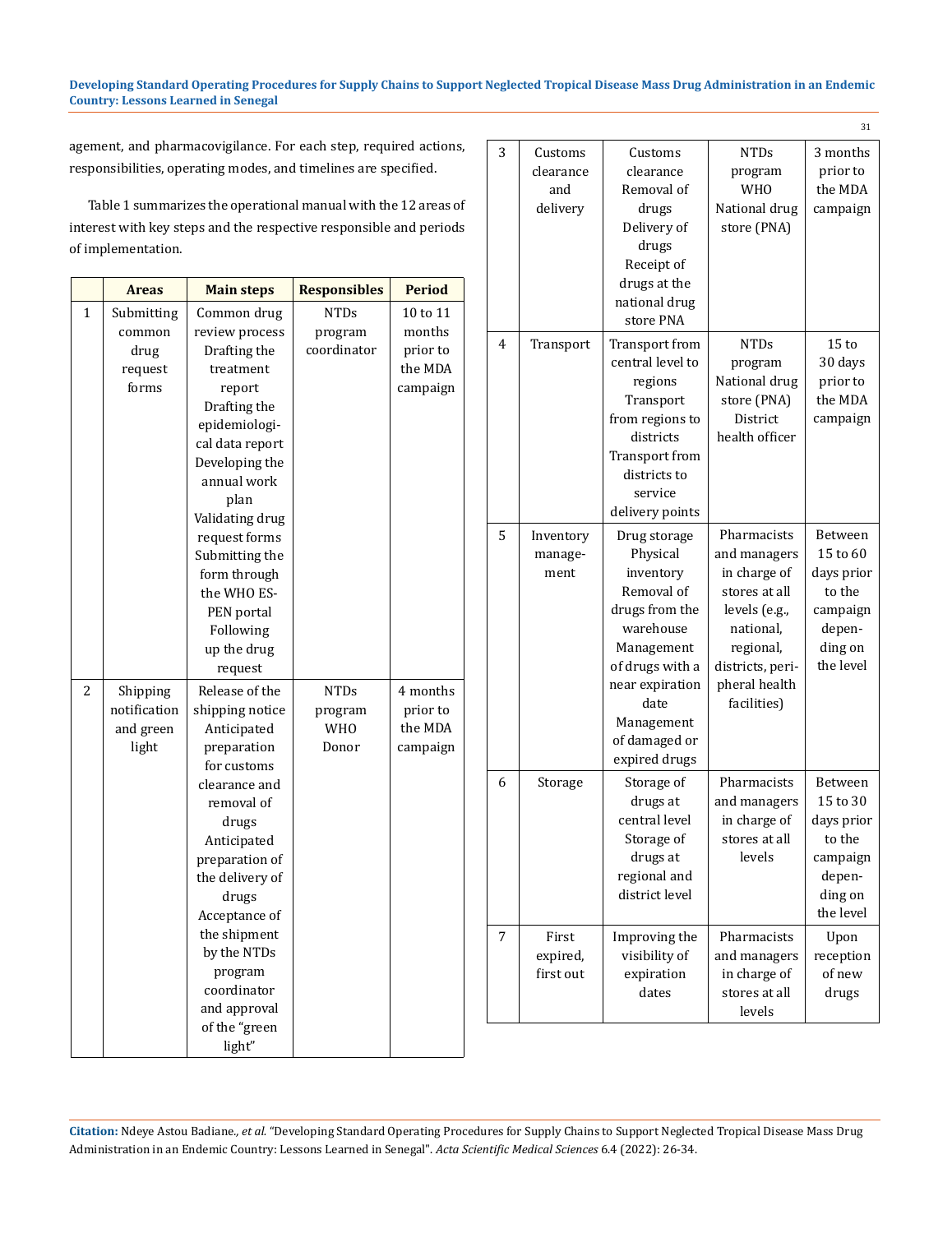**Developing Standard Operating Procedures for Supply Chains to Support Neglected Tropical Disease Mass Drug Administration in an Endemic Country: Lessons Learned in Senegal**

| 8  | Reverse<br>logistics                                        | Planning of<br>reverse<br>logistics at<br>central level<br>Collection,<br>transfer, and<br>processing | Pharmacists<br>and managers<br>in charge of<br>stores at all<br>levels<br>and district<br>health officer | One<br>month<br>after the<br>campaign           |
|----|-------------------------------------------------------------|-------------------------------------------------------------------------------------------------------|----------------------------------------------------------------------------------------------------------|-------------------------------------------------|
| 9  | Removing<br>expired and<br>unser-<br>viceable<br>drugs      | Identification<br>Separation<br>Recording/<br>documenting/<br>reporting                               | Pharmacists<br>and managers<br>in charge<br>of stores<br>at national<br>and regional<br>levels           | $1$ to $2$<br>months<br>after the<br>campaign   |
| 10 | Waste<br>manage-<br>ment                                    | Centralization<br>of waste<br>Destruction                                                             | Regional<br>pharmacist<br>Regional<br>hygiene unit                                                       | 15 days<br>after the<br>campaign                |
| 11 | Forecast<br>and<br>quantifica-<br>tion of NTD<br>drug needs | Forecasting<br>and<br>quantification                                                                  | <b>NTDs</b><br>program                                                                                   | 11<br>months<br>prior to<br>the MDA<br>campaign |
| 12 | Pharmaco-<br>vigilance                                      | Notification<br>and reporting<br>of adverse<br>events                                                 | Health<br>workers                                                                                        | During<br>the MDA<br>campaign                   |

**Table 1:** Areas and steps of the operational manual of procedures.

Abbreviations: ESPEN: Expanded Special Project for Elimination of Neglected Tropical Diseases; MDA: Mass Drug Administration; NTDs: Neglected Tropical Diseases; PNA: Pharmacie Nationale d'Approvisionnement; WHO: World Health Organization.

The manual was partly piloted, and proved to be crucial, during an MDA campaign in 2020 targeting schistosomiasis, lymphatic filariasis, onchocerciasis, and helminthiasis in 47 health districts in Senegal. It will be fully implemented during the 2021 MDA campaign, and it is expected to improve efficiency and availability of medicines in health facilities during the campaign, and to contribute to reaching coverage targets countrywide. Over time there will be significant savings and reductions in drug wastage, which is increasingly essential in resource-scarce settings.

#### **Lessons learned**

#### **A Well-planned process**

The process was guided by a framework proposed by WHO with strong recommendations and timelines. This approach facilitated the review and adaptation of the procedures to the country context but also the documentation of the main comments and corrections that were shared with WHO through the evaluation questionnaire.

### **Involvement of all stakeholders**

The involvement of stakeholders throughout the process ensured the effective participation of all actors and the production of a manual that meets the country's needs and addresses the current challenges of the NTDs supply chain at each level of the health system. Indeed, policymakers, drug supply chain specialists, program managers, implementing partners, and users reviewed and adapted the procedures proposed by WHO. In addition, pharmacovigilance was included as an important component of the manual.

#### **Building on previous experiences**

The planning of key steps was based on the process generally followed for the development and validation of policy and strategy documents within the Ministry of Health.

In addition, the national manual of procedures for the management of essential medicines was used as a reference for the development of the NTD drugs SOPs, which is specific to NTD drug management during campaign in opposition to routine drugs delivery. Furthermore, the national pharmacovigilance guidelines served as a reference for the integration of the twelfth component of the SOP's manual.

#### **Moving forward**

Developing a manual of procedures is not enough; it must be operationalized. There are still steps to be taken to complete the process. These include developing management tools and training manuals, training stakeholders, and disseminating SOPs at all levels of the health system to optimize its uptake during the next campaign in 2021.

#### **Conclusion**

Developing SOPs for NTDs drug supply chain management was a major step toward ensuring availability of high-quality drugs in target areas across the country during MDA. However, the process needs to be completed and the SOPs fully tested during the next MDA campaign. Data and lessons learned should be systematically collected during each campaign to support regular revision and update of the manual.

**Citation:** Ndeye Astou Badiane*., et al.* "Developing Standard Operating Procedures for Supply Chains to Support Neglected Tropical Disease Mass Drug Administration in an Endemic Country: Lessons Learned in Senegal". *Acta Scientific Medical Sciences* 6.4 (2022): 26-34.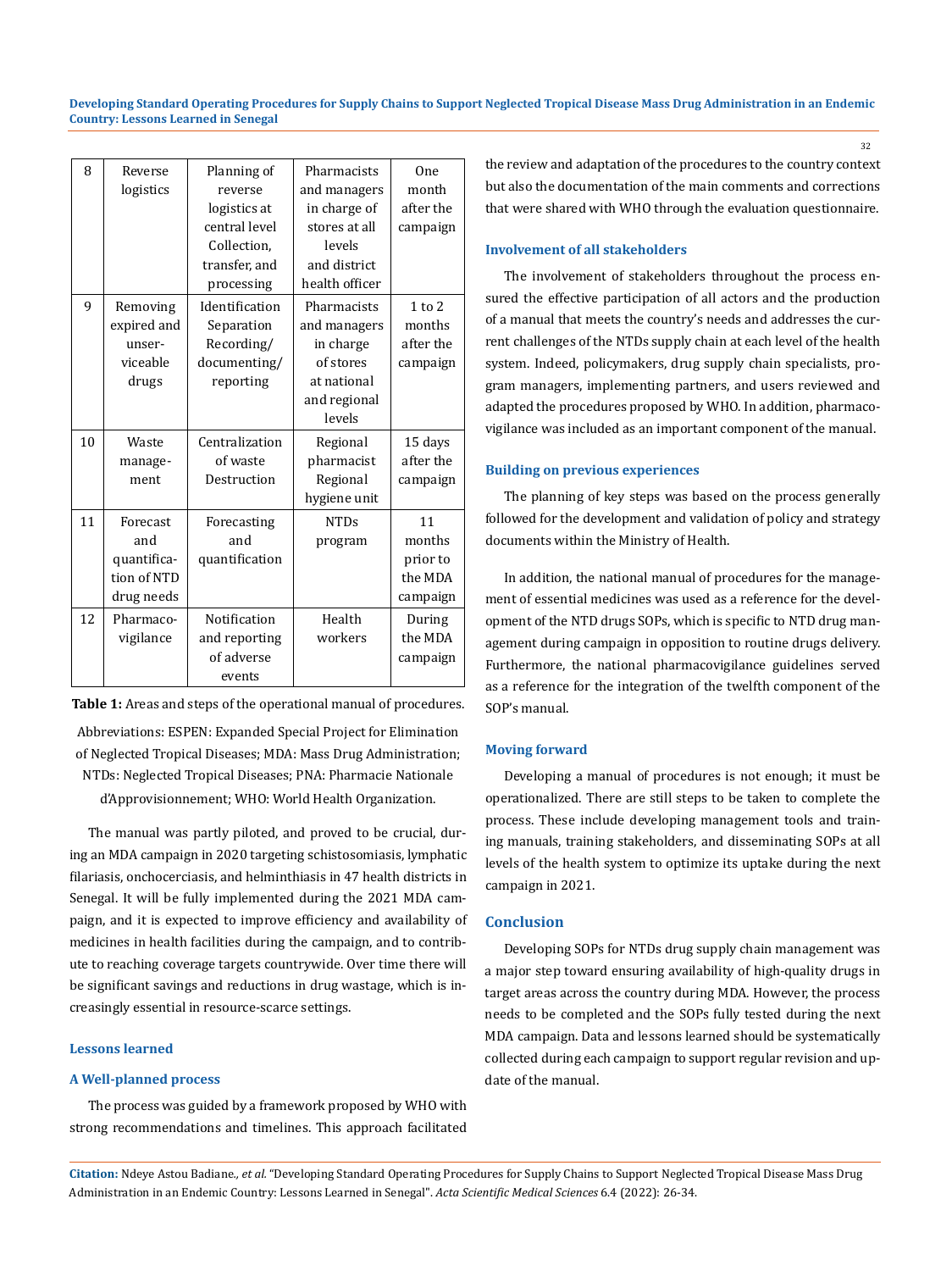Furthermore, additional guidelines are required to guarantee availability of needed drugs in the last mile. Indeed, guidelines or SOPs for drug distributors are required and training organized to ensure safe distribution of drugs at the community level. Drug distributors need a complete and simple procedure to successfully conduct an MDA campaign. Community drug distributors are crucial for NTD campaigns to reach all eligible people, but they need training to distribute drugs in a safe and adequate manner. Specific SOPs for such actors are urgently needed to complete the excellent work performed by the NTD program and its partner in Senegal. This will help to address gaps identified in the drug supply chain process and enable rational use of medicines during mass drug administration for NTDs.

### **Acknowledgements**

This article is based on research funded by Government of Japan through Access and Delivery Partnership (ADP). ADP brings together the United Nations Development Program (UNDP, the World Health Organization (WHO), the Special Program for Research and Training in Tropical Diseases (TDR) and PATH in a unique partnership that helps identify and strengthen related capacity gaps in LMICs in an innovative and integrated manner. These interlinked projects reflect more than ever the specific needs for improving health and development outcomes through building strong, resilient and sustainable health systems.

The authors would like to thank the following individuals for their insightful feedback and support:

Dr Bintou DIA, direction of pharmacy and drug, Dr Jean Louis PREIRA, from national drug control laboratory, Dr Sokhna GAYE, national pharmacy, Dr Lamine DIOUF, consultant, Mrs Fatou DIAW SENE, Direction of disease control/ office of supply and stocks and all the health workers from medical regions and health districts involved in this work.

Special thanks to Peggy King, Angeline BADINI, Jessica Bolich, Aminatou SAR and Darin Zehrung for their administrative and financial support as well as internal review.

#### **Conflict of Interest**

The authors whose names are listed immediately below certify that they have NO affiliations with or involvement in any organization or entity with any financial interest or non-financial interest in the subject matter or materials discussed in this manuscript.

#### **Bibliography**

1. [World Health Organization Western Pacific Region. "Regional](https://iris.wpro.who.int/bitstream/handle/10665.1/14514/9789290619079-eng.pdf)  [Action Framework for Control and Elimination of Neglected](https://iris.wpro.who.int/bitstream/handle/10665.1/14514/9789290619079-eng.pdf)  [Tropical Diseases in the Western Pacific" \(2020\).](https://iris.wpro.who.int/bitstream/handle/10665.1/14514/9789290619079-eng.pdf)

33

- 2. World Health Organization, ed. "Working to Overcome the Global Impact of Neglected Tropical Diseases: First WHO Report on Neglected Tropical Diseases". Department of Reproductive Heath and Research, World Health Organization (2010).
- 3. [Uniting to Combat NTDs. "London Declaration on Neglected](https://unitingtocombatntds.org/resource-hub/who-resources/london-declaration-neglected-tropical-diseases/)  [Tropical Diseases" \(2021\).](https://unitingtocombatntds.org/resource-hub/who-resources/london-declaration-neglected-tropical-diseases/)
- 4. [World Health Organization. "Ending the Neglect to Attain the](https://www.who.int/publications-detail-redirect/9789240010352)  [Sustainable Development Goals: A Road Map for Neglected](https://www.who.int/publications-detail-redirect/9789240010352)  [Tropical Diseases 2021–2030" \(2021\).](https://www.who.int/publications-detail-redirect/9789240010352)
- 5. Oluwole Akinola., *et al*[. "Optimising the Performance of Front](https://human-resources-health.biomedcentral.com/articles/10.1186/s12960-019-0419-8)[line Implementers Engaged in the NTD Programme in Nige](https://human-resources-health.biomedcentral.com/articles/10.1186/s12960-019-0419-8)[ria: Lessons for Strengthening Community Health Systems for](https://human-resources-health.biomedcentral.com/articles/10.1186/s12960-019-0419-8)  Universal Health Coverage". *[Human Resources for Health](https://human-resources-health.biomedcentral.com/articles/10.1186/s12960-019-0419-8)* 17.1 [\(2019\): 79.](https://human-resources-health.biomedcentral.com/articles/10.1186/s12960-019-0419-8)
- 6. Souza Ashley A., *et al*[. "The NTD Supply Chain Forum—](https://journals.plos.org/plosntds/article?id=10.1371/journal.pntd.0008818) [Strengthening the backbone of NTD programs".](https://journals.plos.org/plosntds/article?id=10.1371/journal.pntd.0008818) *PLoS Neglected Tropical Diseases* [14.11 \(2020\): e0008818.](https://journals.plos.org/plosntds/article?id=10.1371/journal.pntd.0008818)
- 7. [NTDeliver \(2021\).](https://www.ntdeliver.com/report/2019)
- 8. Villacorta Linaza Rocio, *et al*[. "Building Supply Chain Capacity](https://academic.oup.com/trstmh/article/115/8/841/6276246?login=true)  [for Neglected Tropical Diseases: Experience From the Ascend](https://academic.oup.com/trstmh/article/115/8/841/6276246?login=true)  [West and Central Africa Programme".](https://academic.oup.com/trstmh/article/115/8/841/6276246?login=true) *Transactions of the Royal [Society of Tropical Medicine and Hygiene](https://academic.oup.com/trstmh/article/115/8/841/6276246?login=true)* 115.8 (2021): 841- [846.](https://academic.oup.com/trstmh/article/115/8/841/6276246?login=true)
- 9. [John Snow Inc. "Last Mile" Supply Chains for Neglected Tropi](https://publications.jsi.com/JSIInternet/Inc/Common/_download_pub.cfm?id=15198&lid=3)[cal Disease Control Programs. A Landscape Analysis" \(2015\).](https://publications.jsi.com/JSIInternet/Inc/Common/_download_pub.cfm?id=15198&lid=3)
- 10. [Penn State Extension. "Standard Operating Procedures: Devel](https://extension.psu.edu/standard-operating-procedures-developing-and-implementing)[oping and Implementing" \(2021\).](https://extension.psu.edu/standard-operating-procedures-developing-and-implementing)
- 11. Barbé Barbara., *et al*[. "The Art of Writing and Implement](https://journals.plos.org/plosntds/article?id=10.1371/journal.pntd.0005053)[ing Standard Operating Procedures \(SOPs\) for Laboratories](https://journals.plos.org/plosntds/article?id=10.1371/journal.pntd.0005053)  [in Low-Resource Settings: Review of Guidelines and Best](https://journals.plos.org/plosntds/article?id=10.1371/journal.pntd.0005053)  Practices". *[PLoS Neglected Tropicale Diseases](https://journals.plos.org/plosntds/article?id=10.1371/journal.pntd.0005053)* 10.11 (2016): [e0005053.](https://journals.plos.org/plosntds/article?id=10.1371/journal.pntd.0005053)
- 12. World Health Organisation. "Health topics: Neglected tropical diseases (NTDs)" (2021).